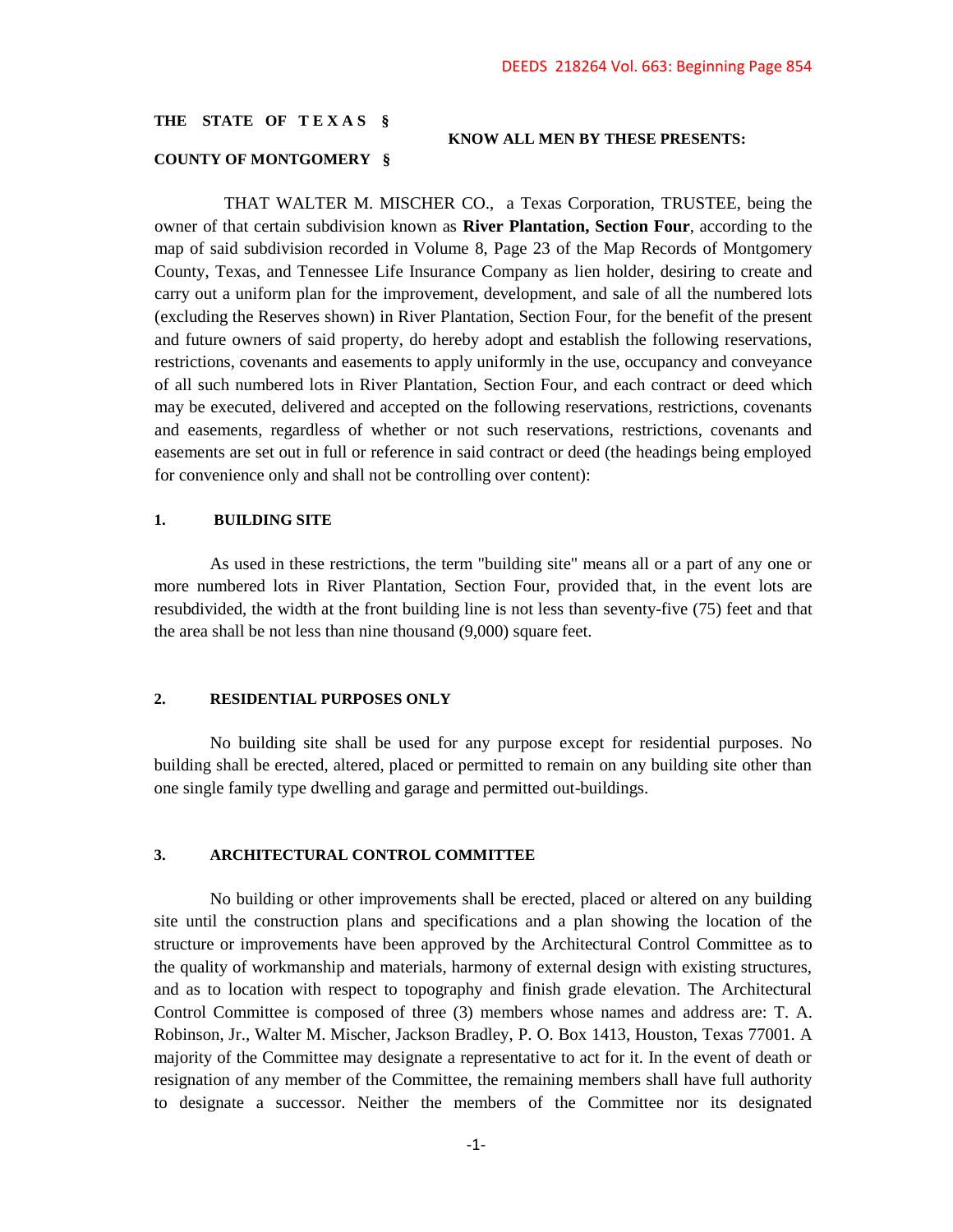representative shall be entitled to any compensation for services performed pursuant to this covenant. The Committee's approval or disapproval as required herein shall be in writing. If the committee or its designated representative fails to give written approval or disapproval within thirty (30) days after plans and specifications have been submitted to it, or in any event, if no suit to enjoin the construction has been commenced prior to the conclusion of the improvements, approval will not be required and the related covenants shall be deemed to have been fully satisfied.

## **4. MINIMUM SIZE OF DWELLINGS**

No residence shall exceed two (2) stories in height. The minimum living area per dwelling shall conform to the following schedule:

| <b>Lot Number</b>          | <b>Ground Floor - One</b> |                                     |                 |
|----------------------------|---------------------------|-------------------------------------|-----------------|
|                            | One (1) Story             | $&$ One-Half $(1\frac{1}{2})$ Story | Two $(2)$ Story |
| Lots $1 - 38$ inclusive    | $2,000$ sq. ft.           | $1,500$ sq. ft.                     | $2,400$ sq. ft. |
| Lots $39 - 104$ inclusive  | $2,250$ sq. ft.           | $1,800$ sq. ft.                     | $2,600$ sq. ft. |
| Lots $105 - 160$ inclusive | $2,000$ sq. ft.           | $1,500$ sq. ft.                     | $2,400$ sq. ft. |

## **5. BUILDING LINES**

No building shall be located on any building site nearer to the front lot line or nearer to the side street line than the minimum building setback lines shown on the recorded plat. In any event, no building shall be located on any building site nearer than twenty-five (25) feet to the front lot line, or nearer than ten (10) feet to any side street lot line, or nearer than ten (10) percent of the lot width (measured at the front building setback line, shown on the recorded plat) to the side (interior) lot line, except that detached garages (or carports) located sixty (60) feet from the front lot line may be located three (3) feet from the side (interior) lot line. No building shall be located nearer to the rear lot line than the utility easement line. See special setbacks below for golf course lots.

Golf course lots shall consist of Lots One (1) through Sixteen (16), Lots Forty-Two (42) through Fifty (50), and Lots Sixty-Four (64) through One Hundred Four (104). On golf course lots, no dwellings, garage or other structure shall be located nearer than twenty-five (25) feet to the lot line or lines abutting the golf course, nor shall any fence be constructed nearer to the golf course than the rear wall line of the main dwelling structure.

# **6. FACING OF GARAGES**

No garage (or carport) shall face and open to the street at less than a ninety (90) degree angle unless the door is located sixty (60) feet or more from the front lot line, nor shall any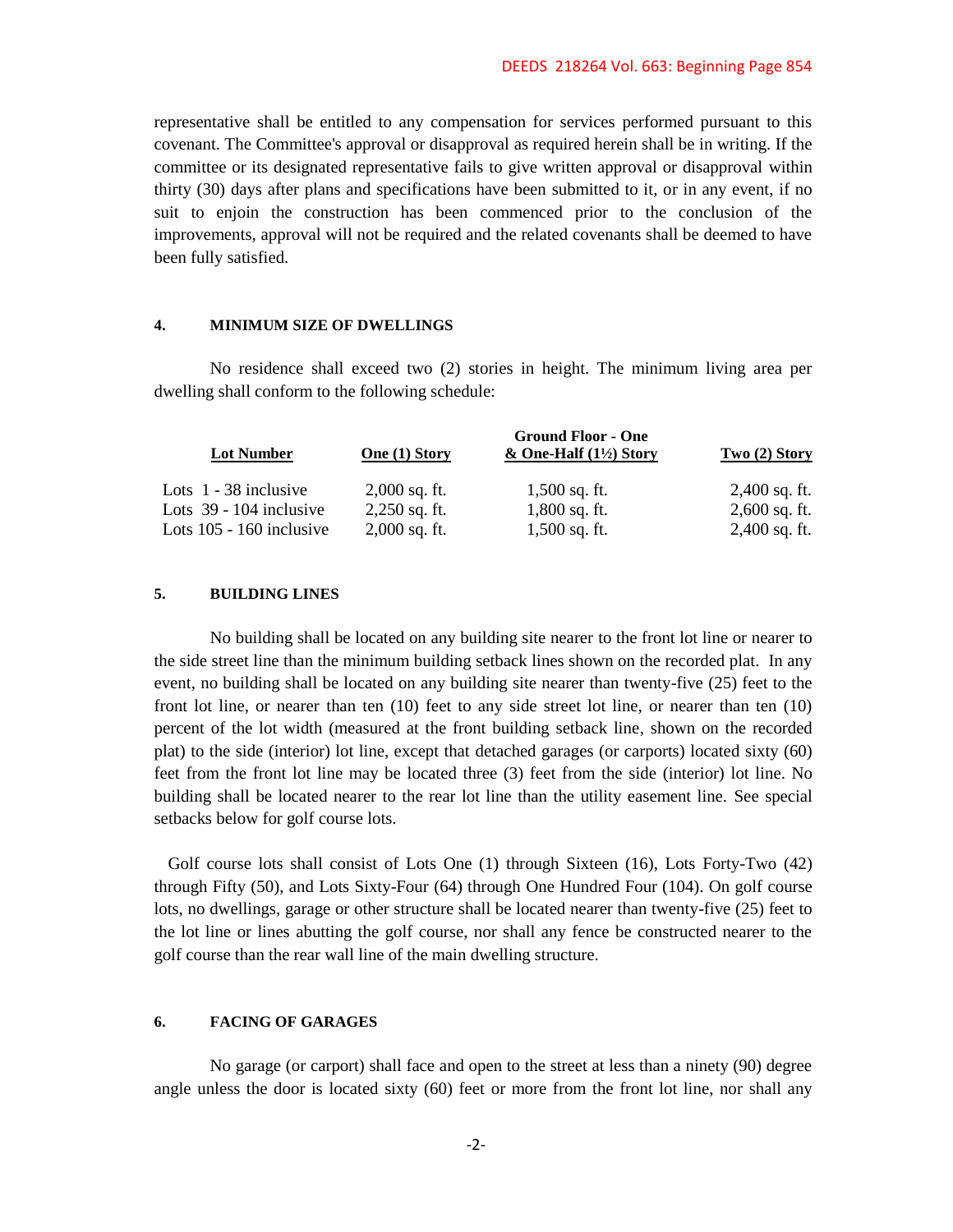garage door on any golf course lot open at less than a ninety (90) degree angle to the lot line abutting the golf course unless the garage is an integral part of the main residential structure and the garage door is located in the rear or side wall of the main structure.

Garages on the following corner lots may open to the front or may optionally open directly towards, and have driveway access from, the streets at the sides of the lots, except that no garage shall face and open at less than a ninety (90) degree angle to the side street unless the garages on the following lots are at least the following distances from the side street property line:

Lot One (1) 40 feet from River Plantation Drive Lot Twenty-Three (23) 50 feet from Brandon Road Lot Twenty-Eight (28) 50 feet from Brandon Road Lot Thirty (30) 50 feet from River Plantation Drive Lot Thirty-One (31) 50 feet from River Plantation Drive Lots Forty-Eight (48) 50 feet from Roanoke Drive Lots Fifty-Two (52) 50 feet from Roanoke Drive Lots Fifty-Five (55) 50 feet from River Plantation Drive Lots Fifty-Six (56) 50 feet from River Plantation Drive Lots Fifty-Nine (59) 50 feet from River Plantation Drive Lot Sixty (60) 50 feet from River Plantation Drive Lot Sixty Eight (68) 50 feet from River Plantation Drive Lot Sixty Nine (69) 50 feet from River Plantation Drive Lot One Hundred Four (104) 40 feet from River Plantation Drive Lot One Hundred Four (105) 50 feet from River Plantation Drive Lot One Hundred Thirteen (113) 40 feet from West Side Brandon Road Lot One Hundred Twenty-Two (122) 50 feel from South Side Brandon Road Lot One Hundred Twenty-Three (123) 50 feet from Brandon Road Lot One Hundred Thirty (130) 50 feet from Brandon Road Lot One Hundred Thirty-One (131) 50 feet from Brandon Road Lot One Hundred Thirty-Eight (138) 50 feet from Carter's Grove Lot One Hundred Forty-Two (142) 25 feet from River Plantation Drive Lot One Hundred Forty-Seven (147) 50 feet from River Plantation Drive Lot One Hundred Sixty (160) 50 feet from River Plantation Drive

No drive shall be parallel with and less than fifty (50) feet from River Plantation Drive.

# **7. FACING OF RESIDENCES**

Residences on corner lots shall face the street from which the greater building line setback is shown on the recorded plat. This requirement may be waived by the Architectural Control Committee if, in it's opinion, the conditions warrant the change.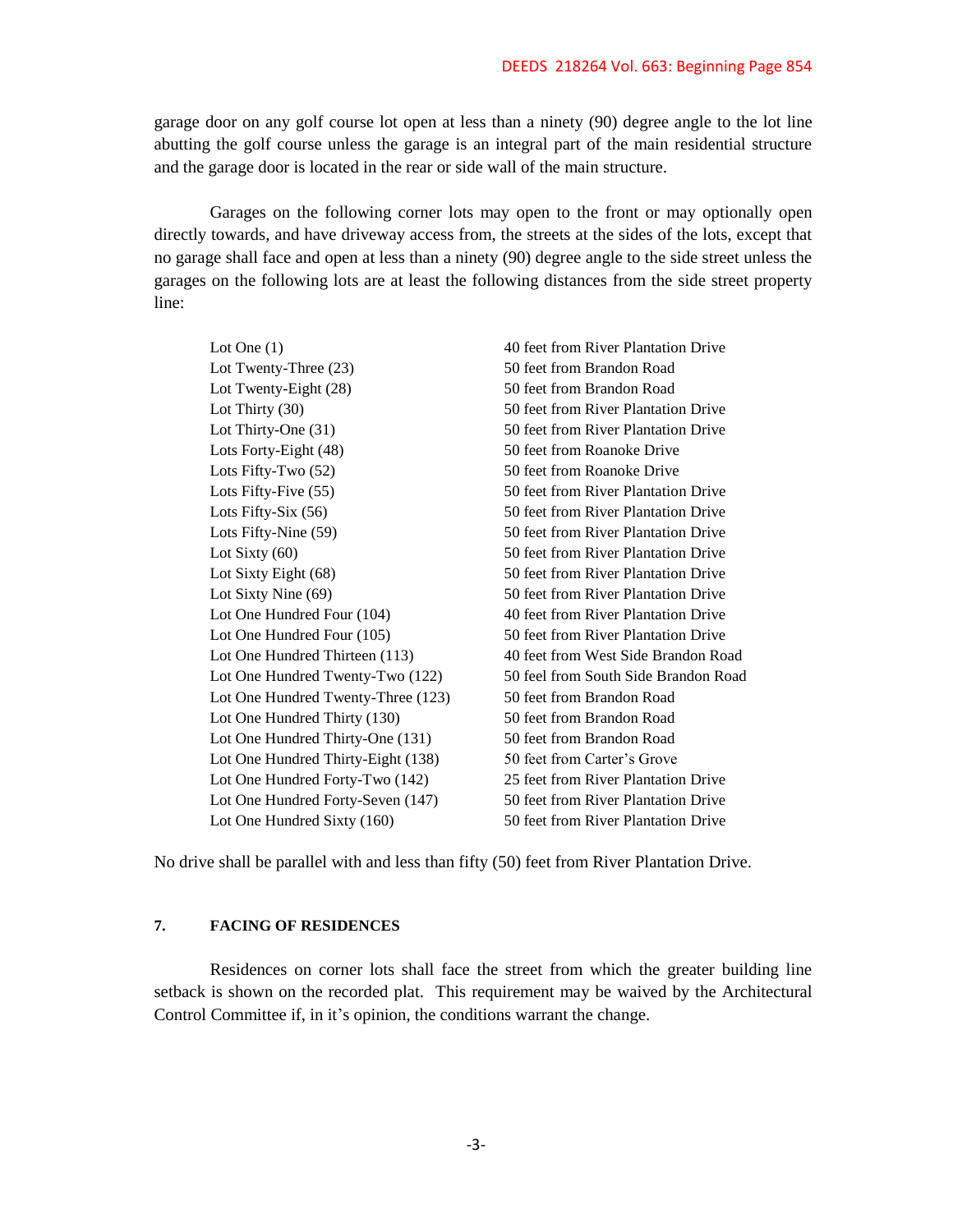### **8. EASEMENTS**

Easements for installation and maintenance of utilities are reserved as shown and provided for on the recorded plat.

# **9. NUISANCES PROHIBITED**

No noxious or offensive activity shall be permitted upon any building site, nor shall anything be done thereon which may be or become an annoyance or nuisance to the neighborhood.

### **10. TEMPORARY STRUCTURES PROHIBITED**

A structure of a temporary character, trailer, basement, tent, shack, garage, barn or other out-building shall not be used on any building site at any time as a residence either temporarily or permanently.

### **11. SIGNS**

No signs of any kind shall be displayed to the public view on any building site except such signs as shall have been approved by the Architectural Control Committee.

# **12. NO MINING OPERATIONS**

No oil drilling, oil development operations, oil refining, quarrying or mining operations of any kind shall be permitted upon any building site, nor shall any wells, tanks, tunnels, mineral excavations or shafts be permitted upon any building site. No derrick or other structure designed for use in boring for oil, or natural gas, shall be erected, maintained or permitted on any building site.

# **13. LIVESTOCK**

No animals, livestock or poultry of any kind shall be raised, bred or kept on any building site, except that dogs, cats, or other household pets may be kept if they are not kept or maintained for any commercial purposes.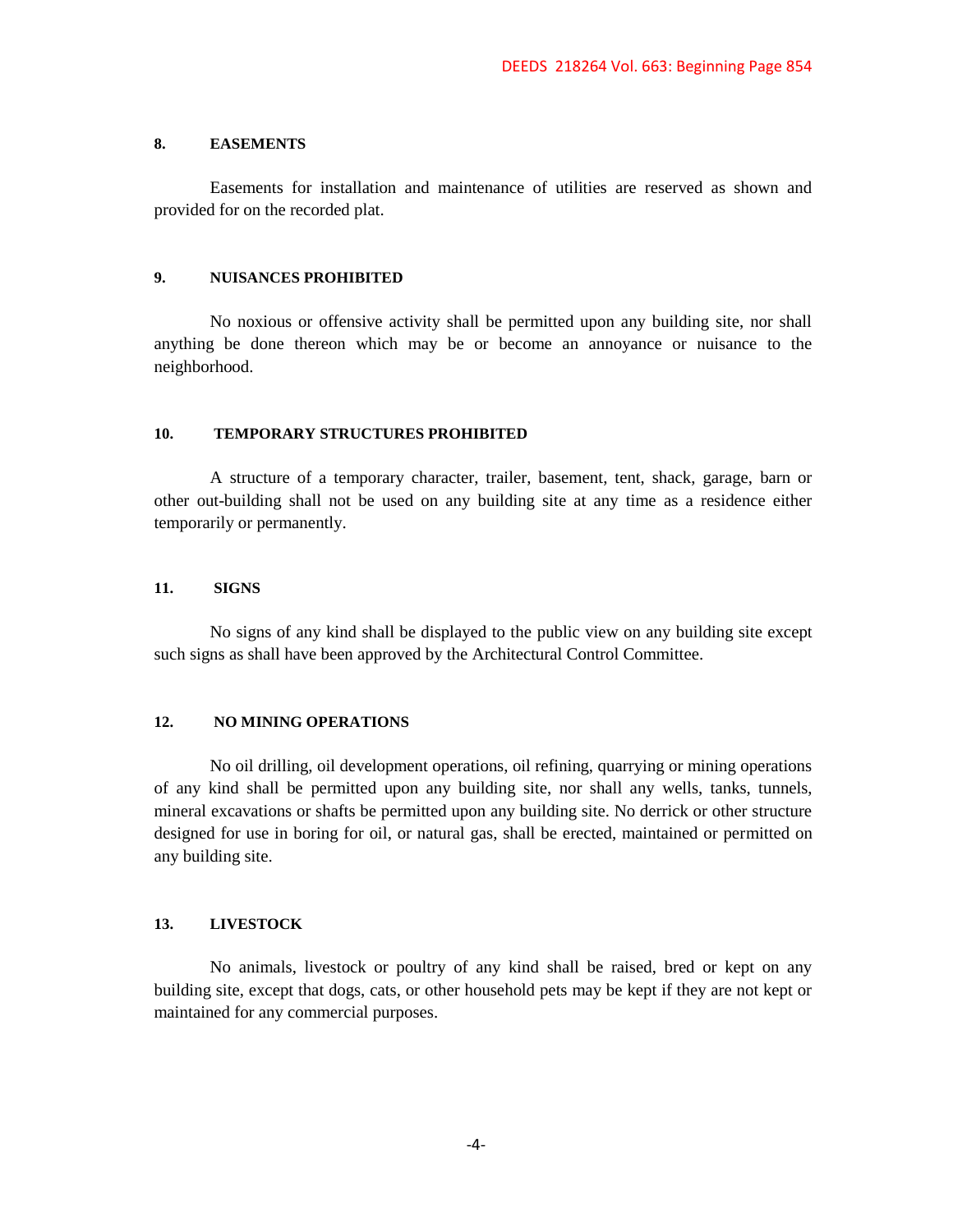#### **14. YARD APPEARANCE**

All lots shall be kept at all times in a sanitary, healthful and attractive condition, and the owner or occupant of all lots shall keep all weeds and grass thereon cut and shall in no event use any lot for storage of material and equipment except for normal residential requirements incidental to construction of improvements thereon as herein permitted or permit the accumulation of garbage, trash or rubbish of any kind thereon, and shall not burn any garbage, trash or rubbish. All clothes lines, yard equipment, wood-piles or storage piles shall be kept screened by a service yard, drying yard or other similar facility as herein otherwise provided, so as to conceal them from view of neighboring lots, streets or other property.

### **15. CONSTRUCTION STANDARDS**

All construction must meet the requirements and specifications as established by the Architectural Control Committee.

# **16. MAINTENANCE OF VACANT LOTS**

Grass, vegetation and weeds on each lot shall be cut as often as may be necessary in order to maintain the same in a neat and attractive appearance. If the owner of any lot fails to do so, the River Plantation Community Improvement Association may have the same cut, and the owner shall be obligated to pay the cost of such work. Likewise, all drainage ditches shall be maintained in the same manner and shall be unobstructed at all times. Any bridge or culvert on any lot must be approved by the Architectural Control Committee as to design, capacity and width.

# **17. FIREARMS**

The use or discharge of pistols, rifles, shot guns, or other firearms is expressly prohibited on any part of the property.

# **18. PERIOD OF RESTRICTIONS**

These reservations, restrictions, covenants and easements are to run with the land and shall be binding on all parties and all persons for a period of fifty (50) years from the date this instrument is first recorded, after which time said reservations, restrictions, covenants and easements shall be automatically extended for successive periods of ten (10) years each unless an instrument signed by a majority of the then owners of the building sites has been recorded agreeing to change, amend or cancel said reservations, restrictions, covenants and easements in whole or in part.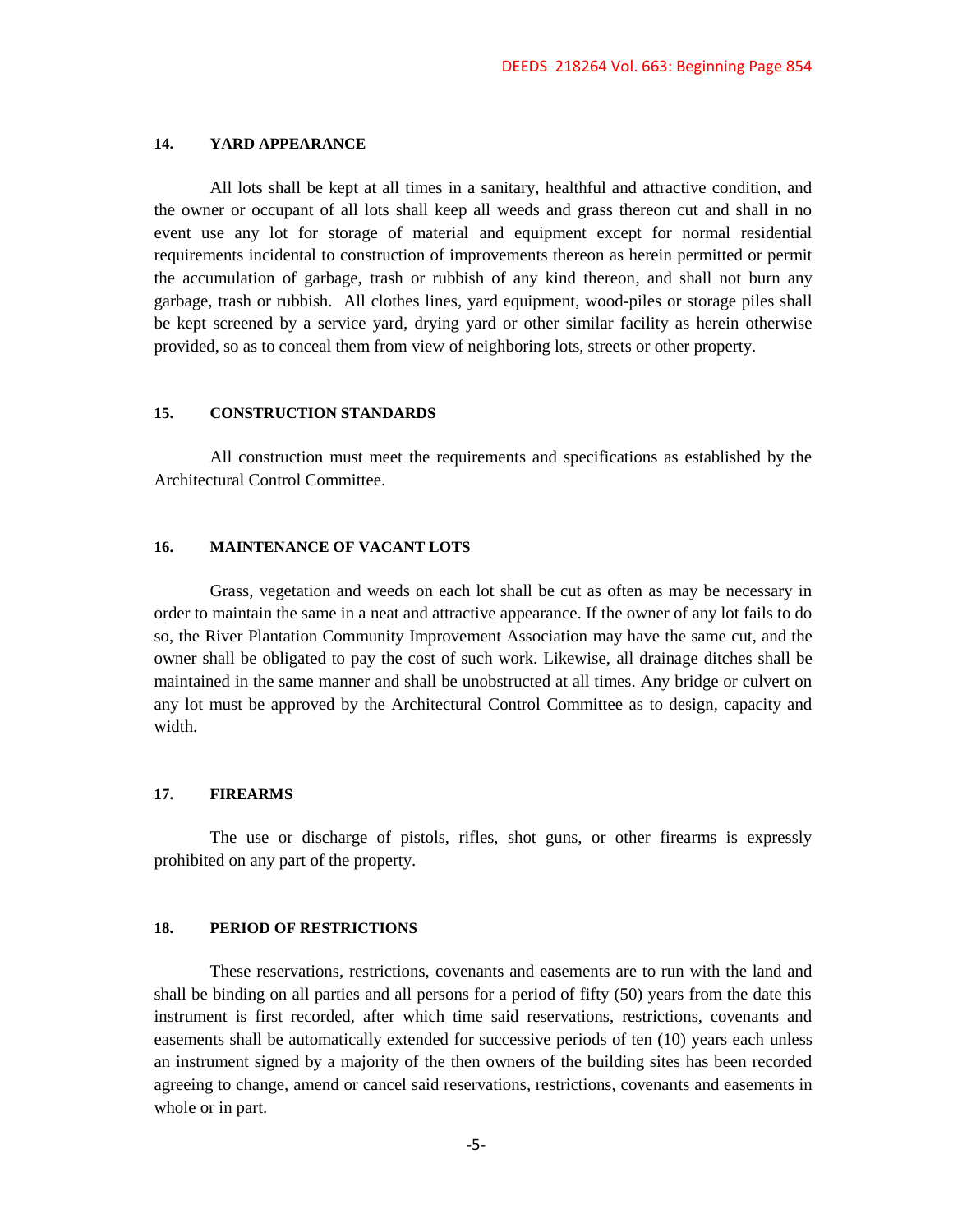### **19. ENFORCEABILITY**

The covenants, reservations, easements and restrictions set out herein are for the benefit of any owner of a lot or lots in River Plantation, Section Four, and his heirs, executors, administrators and assigns, and the River Plantation Community Improvement Association. Accordingly, all of the covenants, reservations, easements and restrictions contained herein shall be construed to be covenants running with the land, enforceable at law or in equity, by one or more of said parties.

## **20. PARTIAL INVALIDITY**

Invalidation of any one or more of these reservations, restrictions, covenants and easements by judgment or court order shall in no wise affect any of the other provisions which shall remain in full force and effect.

# **21. RIGHTS OF MORTGAGEES**

Any violation of any of the easements, restrictions, reservations or covenants contained herein shall not have the effect of impairing or affecting the rights of any mortgagee or trustee under any mortgage or deed of trust outstanding against any building site at the time that the easement, restriction, reservation or covenant may be violated.

#### **22. PERMANENT MAINTENANCE FUND**

Each building site shall be subject to an annual Maintenance Charge at a rate not to exceed \$5.00 per lot per month, but not to exceed \$60.00 per year, for the purpose of creating a fund to be known as "Maintenance Fund", which said charge shall be payable by each building site owner to River Plantation Community Improvement Association annually in advance each year, commencing July 1, 1967. To secure the payment of such Maintenance Charge, a vendor's lien shall be retained against the building sites, premises and improvements thereon in favor of River Plantation Community Improvement Association, its successors and assigns, and each deed conveying a building site shall contain appropriate recitations imposing the Maintenance Charge and creating the vendor's lien. Such Maintenance Charge may be adjusted from year to year by River Plantation Community Improvement Association as the needs of the property may in its judgment require, but in no event shall such charge be raised above \$5.00 per month, or \$60.00 per year. River Plantation Community Improvement Association shall apply the total fund arising from such charge, so far as the same may be sufficient, toward the payment of expenses incurred for any and all of the following purposes: Constructing and maintaining parks, parkways, rights of way, easements, esplanades, and other public areas, collecting and disposing of garbage, ashes, rubbish and the like; payment of legal and all other expenses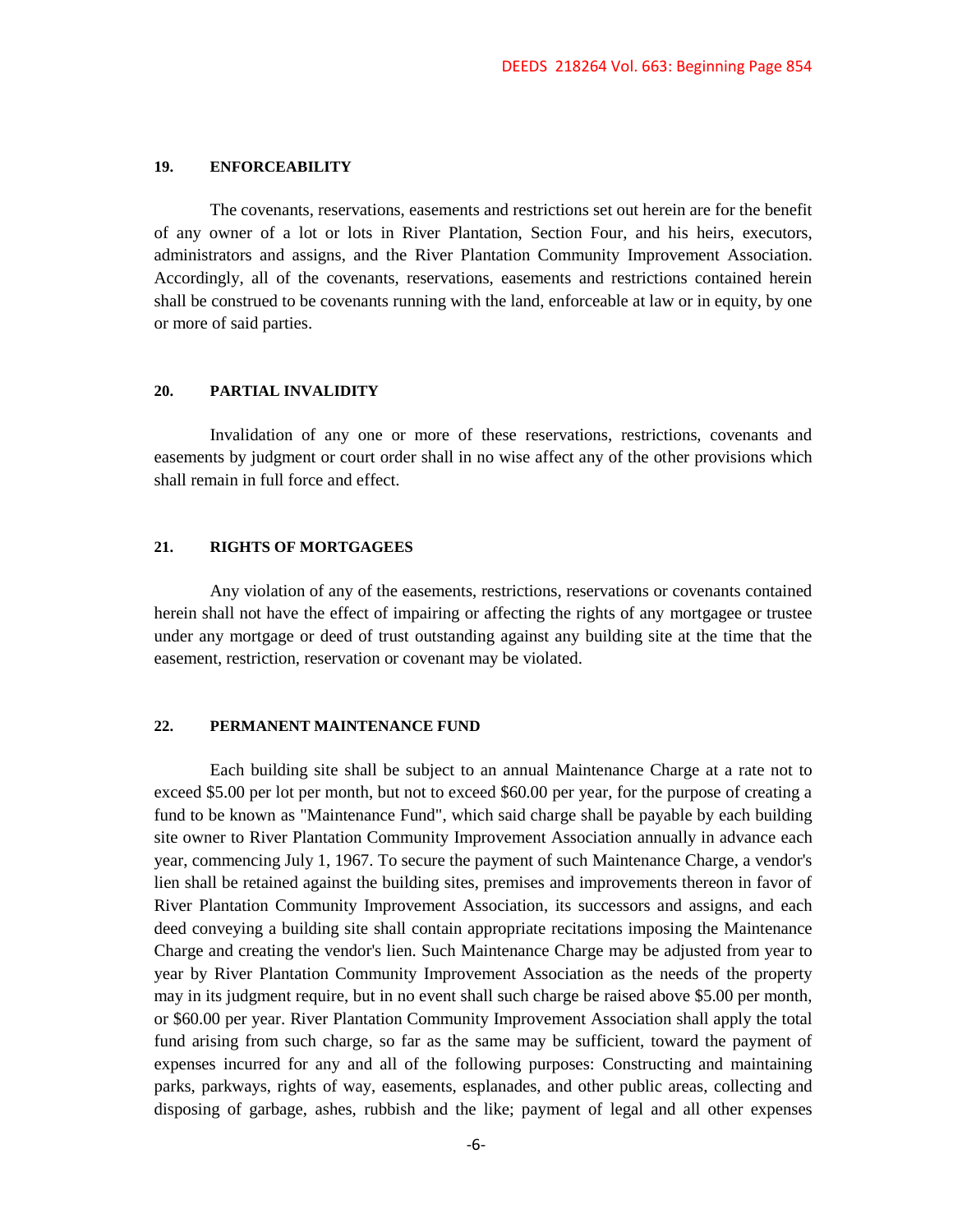incurred in connection with the enforcement of all recorded charges, covenants, restrictions, and conditions affecting said property to which the Maintenance Charge applies, payment of all reasonable and necessary expenses in connection with the collection and administration of the Maintenance Charge, employing policemen and watchmen, caring for vacant lots, and doing any other thing necessary or desirable in the opinion of River Plantation Community Improvement Association, to keep the property neat and in good order, or which it considers of general benefit to the owners or occupants of the property, it being understood that the judgment of River Plantation Community Improvement Association in the expenditure of said funds shall be final and conclusive as long as such judgment is exercised in good faith. Such Maintenance Charge shall in any event remain effective until December 31, 2012, and shall automatically be extended thereafter for successive periods of ten (10) years each; provided, however, that the owners of the majority of the square foot area of all building sites in River Plantation, Section Four, subject to the Maintenance Charge may revoke the Maintenance Charge on either December 31, 2012, or at the end of any successive ten (10) year period thereafter, by executing and acknowledging an appropriate agreement, or agreements, in writing, for such purpose and filing the same for record in the office of the County Clerk of Montgomery County, Texas, at any time prior to December 31, 2012, or at any time prior to five (5) years preceding the expiration of any successive ten (10) year period thereafter.

# **23. ELECTRICAL POWER SERVICE**

Each lot on which a dwelling structure is located shall be subject to a monthly charge of \$ .50 for street lighting services. This charge will be included in the monthly bill from Gulf States Utilities Company in addition to all other charges such lot owner may incur for electric service.

Any purchaser of a lot in River Plantation Subdivision, Section Four, as defined in paragraph 5 understands and agrees that only underground electric service at 120/240 volts, single phase, 3-wire, will be available for said lots and that the locked rotor current of any motor connected to this service will be limited in accordance with standard service practices of Gulf States Utilities Company and no above surface electric service wires will be installed outside of any structure. All such purchasers of lots understand and agree that underground electric service lines will extend through and under said lots in order to serve the residences thereon, and said area above said underground lines, and extending 2-1/2 feet to each side of said underground lines, shall be subject to excavation, refilling and ingress and egress for the installation, inspection, repair, replacing and removing said underground facilities by the utility company, and said purchasers shall ascertain the location of said lines and keep the area over the route of said lines free of excavation and clear of structures, trees or other obstructions. (The utility easement area dedicated and shown on the recorded map of said River Plantation, Section Four, may be cleared and kept clear by any utility, of all structures, trees, bushes and other growth including any overhanging branches from trees or protrusions from structures located upon adjacent property.)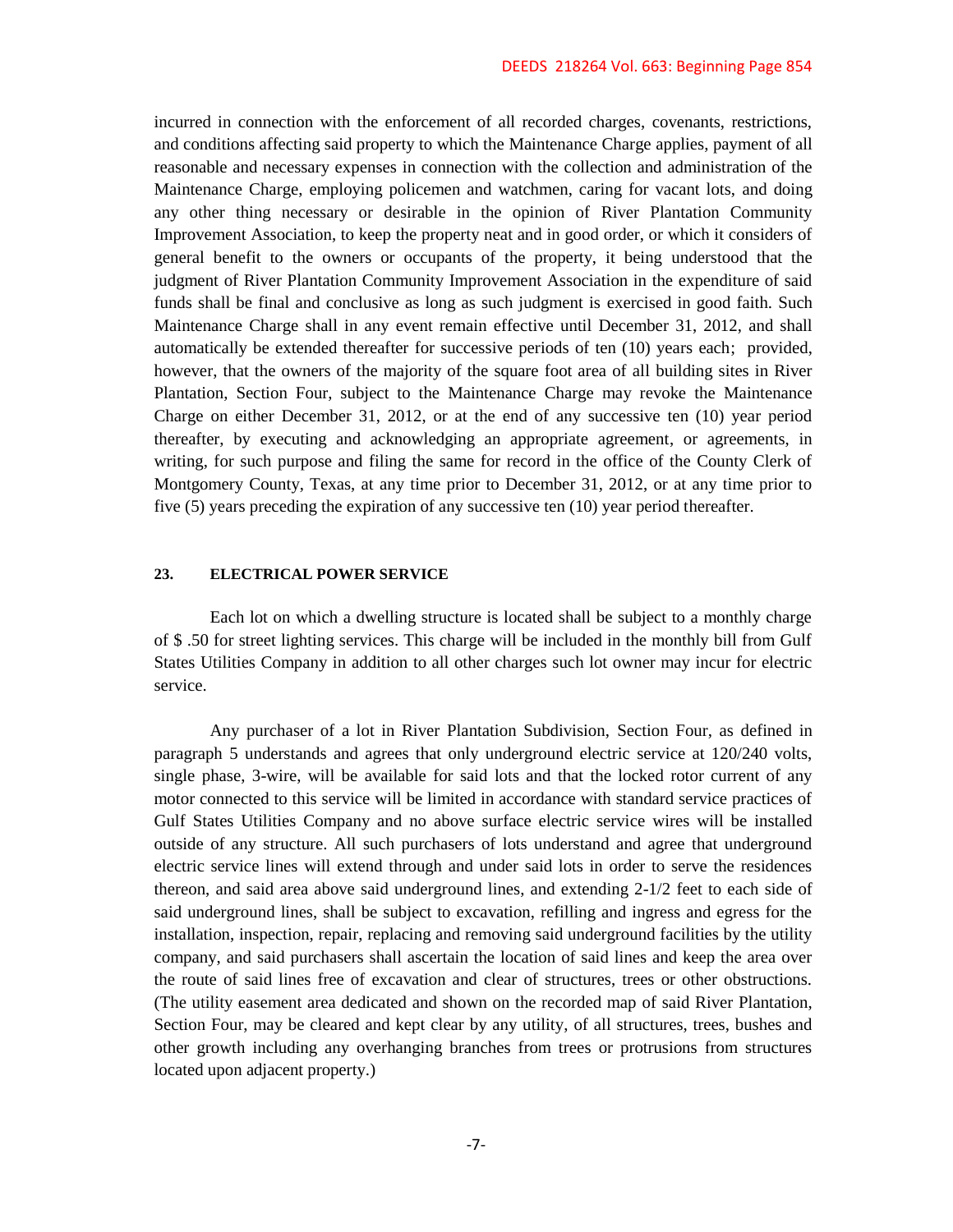#### **24. TELEPHONE**

Any purchaser of a golf course lot in River Plantation Subdivision, Section Four, as defined in Paragraph 5 understands and agrees that in connection with telephone service to be furnished to his lot(s), that he will install an underground three-quarter  $(3/4)$  inch conduit from his residence to the nearest pedestal with terminal box on conduit in residence and weather head on conduit at pedestal.

DATED this 24th day of May, A.D., 1968.

WALTER M. MISCHER CO., TRUSTEE /s/ R. H. Basden, Vice President

ATTEST: /s/ H. Lawrence Gardner, Assistant Secretary

# TENNESSEE LIFE INSURANCE COMPANY

/s/ by Vice President

ATTEST: /s/

THE STATE OF TEXAS  $\S$ COUNTY OF HARRIS §

BEFORE ME, the undersigned authority, on this day personally appeared R. H. BASDEN, AS Vice President of WALTER M. MISCHER CO., TRUSTEE, a corporation, known to me to be the person and officer whose name is subscribed to the foregoing instrument and acknowledged to me that he executed said instrument for the purposes and consideration therein expressed, in the capacity therein stated, and as the act and deed of said corporation.

GIVEN UNDER MY HAND AND SEAL OF OFFICE, this \_\_\_ day of May, A.D., 1968.

 $\sqrt{s}$ Notary Public in and for Harris County, Texas